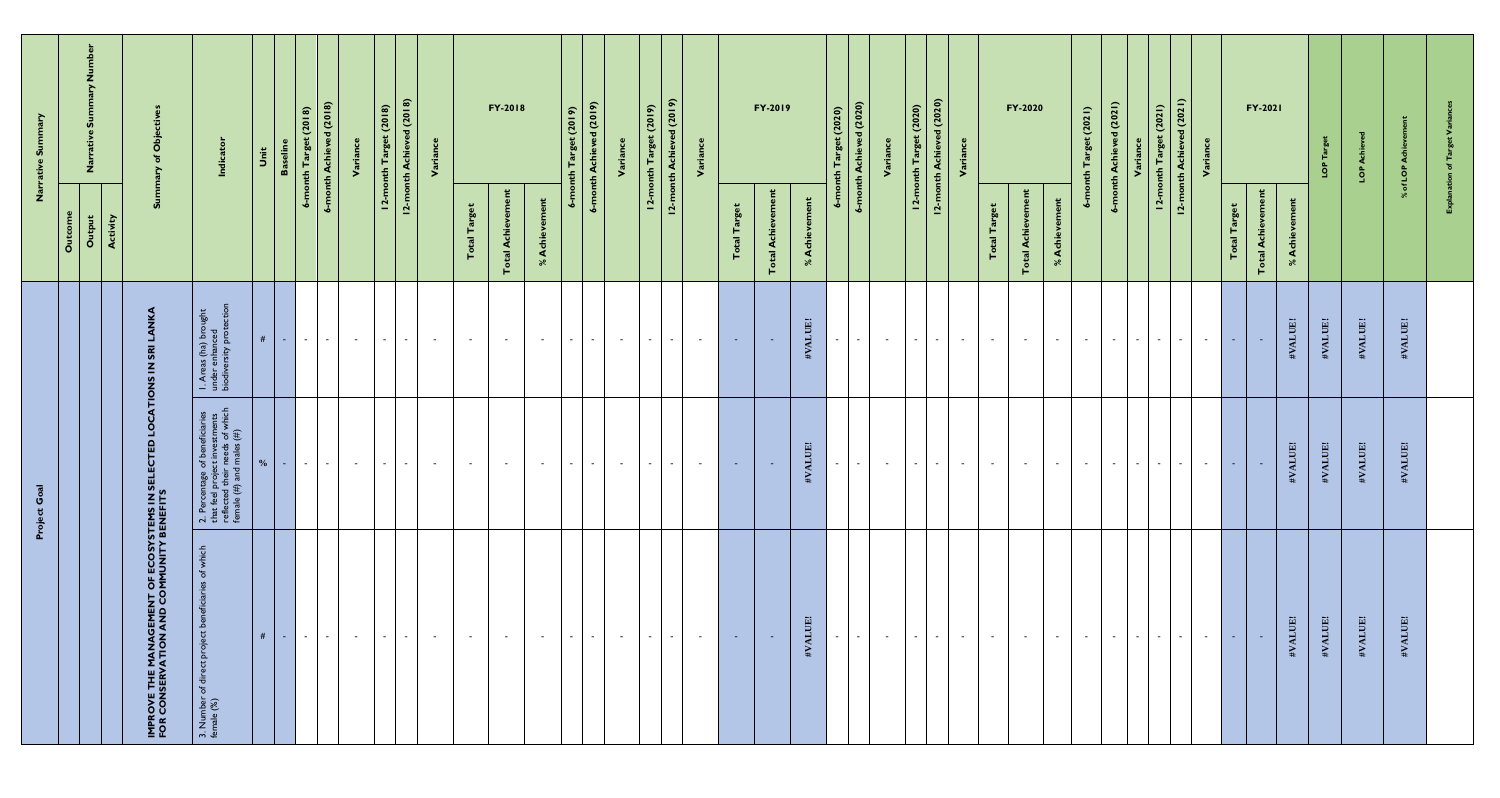## **Component 1 - Pilot Landscape Planning and Management**

|                 | $\mathbf{1}$ | Develop two pilot level<br>  landscape management plans for<br>  managing multiple land uses in<br>  integrated manner                        | I. Number of strategically planne<br>pilot landscapes with stakeholder<br>participation                                                                                                                                                                                                                                                                                                                                                                      | #<br>$\sim$ $-$ | $\sim$ $\sim$ $\sim$ $\sim$ | $\sim$ $\sim$ $\sim$ | $\sim 100$ | $\sim 100$       | $\sim 100$       | $\sim$ $-$ | $\sim$ $-$ | $\sim$  | #VALUE! | $\sim$ 10 $\pm$ | $\sim 100$ | $\sim$<br>$\sim$          | $\sim$  | $\sim$ $-$ | $\sim$ $-$ | #VALUE! | $\sim$<br>$\sim$ $-$ | $\sim 100$ | $\sim$ $-$ | $\sim$ | $5\%$<br>$\sim$ $-$ | $\sim$  | #VALUE! | $\sim$ 100 $\mu$ | $\sim$ $-$        | $\sim$ 10 $\pm$<br>$\sim$ $-$ | $\sim$ | $\sim$ $-$ | $\sim$ 10 $\pm$ | $\sim$  | #VALUE! | #VALUE! | #VALUE! | #VALUE! |  |
|-----------------|--------------|-----------------------------------------------------------------------------------------------------------------------------------------------|--------------------------------------------------------------------------------------------------------------------------------------------------------------------------------------------------------------------------------------------------------------------------------------------------------------------------------------------------------------------------------------------------------------------------------------------------------------|-----------------|-----------------------------|----------------------|------------|------------------|------------------|------------|------------|---------|---------|-----------------|------------|---------------------------|---------|------------|------------|---------|----------------------|------------|------------|--------|---------------------|---------|---------|------------------|-------------------|-------------------------------|--------|------------|-----------------|---------|---------|---------|---------|---------|--|
|                 |              |                                                                                                                                               | ਨ<br>ႜၜ<br>I. Number of stakeholder<br>consultation workshops<br>conducted at national, reg<br>and local level                                                                                                                                                                                                                                                                                                                                               | #<br>$\sim$ $-$ | li se i                     | $\sim$               | #VALUE!    | $\sim$           | $\sim$           | #VALUE!    | #VALUE!    | #VALUE! | #VALUE! | $\sim 10$       | #VALUE!    | $\sim$<br>$\sim$          | #VALUE! | #VALUE!    | #VALUE!    | #VALUE! | $\sim$<br>$\sim$     | #VALUE!    | $\sim$     |        | #VALUE!<br>#VALUE!  | #VALUE! | #VALUE! | $\sim$ $-$       | #VALUE!<br>$\sim$ | $\sim$                        | $\sim$ | #VALUE!    | #VALUE!         | #VALUE! | #VALUE! | #REF!   | #REF!   | #REF!   |  |
| $\circ$         | $\mathbf{1}$ | Pilot level landscape management plans has developed with<br>active participation of all stakeholder at national, regional and<br>local level | r of land owned citizen<br>ads, private lands<br>gri-lands owners and<br>ders etc.) participated<br>anning process<br>nber<br>stea,<br>and all<br>and all<br>2. Num<br>(homer<br>owners<br>for the                                                                                                                                                                                                                                                           | $\sim$ $-$      |                             | $\sim$ 100 $\pm$     | #VALUE!    | $\sim$           | <b>Section</b>   | #VALUE!    | #VALUE!    | #VALUE! | #VALUE! | $\sim 100$      | #VALUE!    | $\sim$<br>$\sim$ 10 $\pm$ | #VALUE! | #VALUE!    | #VALUE!    | #VALUE! | $\sim$ $-$<br>$\sim$ | #VALUE!    | $\sim$     | $\sim$ | #VALUE!<br>#VALUE!  | #VALUE! | #VALUE! | $\sim$ $-$       | #VALUE!<br>$\sim$ | $\sim$                        | $\sim$ | #VALUE!    | #VALUE!         | #VALUE! | #VALUE! | #REF!   | #REF!   | #REF!   |  |
|                 |              | Component 2 - Sustainable Use of Natural Resources and Human-Elephant Co-Existence                                                            |                                                                                                                                                                                                                                                                                                                                                                                                                                                              |                 |                             |                      |            |                  |                  |            |            |         |         |                 |            |                           |         |            |            |         |                      |            |            |        |                     |         |         |                  |                   |                               |        |            |                 |         |         |         |         |         |  |
|                 |              | Sub-component 2(a) - Sustainable use of natural resources for livelihood enhancement                                                          |                                                                                                                                                                                                                                                                                                                                                                                                                                                              |                 |                             |                      |            |                  |                  |            |            |         |         |                 |            |                           |         |            |            |         |                      |            |            |        |                     |         |         |                  |                   |                               |        |            |                 |         |         |         |         |         |  |
| me 2a<br>Outcor | 2a           | e monthly<br>unities adja<br>oducing ne                                                                                                       | reported that they have<br>cess to additional income<br>tivities as a result of<br>ventions<br>of HH <sub>s</sub><br>roved acc<br>ぷ 戸<br>$ \frac{1}{2}$ $\frac{1}{2}$ $\frac{1}{2}$ $\frac{1}{2}$ $\frac{1}{2}$ $\frac{1}{2}$ $\frac{1}{2}$ $\frac{1}{2}$ $\frac{1}{2}$ $\frac{1}{2}$ $\frac{1}{2}$ $\frac{1}{2}$ $\frac{1}{2}$ $\frac{1}{2}$ $\frac{1}{2}$ $\frac{1}{2}$ $\frac{1}{2}$ $\frac{1}{2}$ $\frac{1}{2}$ $\frac{1}{2}$ $\frac{1}{2}$ $\frac{1}{2$ | %<br>$\sim$     |                             |                      |            | $\sim$ 100 $\pm$ | $\sim$ 100 $\pm$ | $\sim$ $-$ | $\sim$     | $\sim$  | #VALUE! |                 |            | $\sim$<br>$\sim$          | $\sim$  | $\sim$     | $\sim$     | #VALUE! |                      |            | $\sim$     | $\sim$ | $\sim$<br>$\sim$    | $\sim$  | #VALUE! |                  |                   | $\sim$ $-$                    | $\sim$ | $\sim$ $-$ | $\sim$ $-$      | $\sim$  | #VALUE! |         |         |         |  |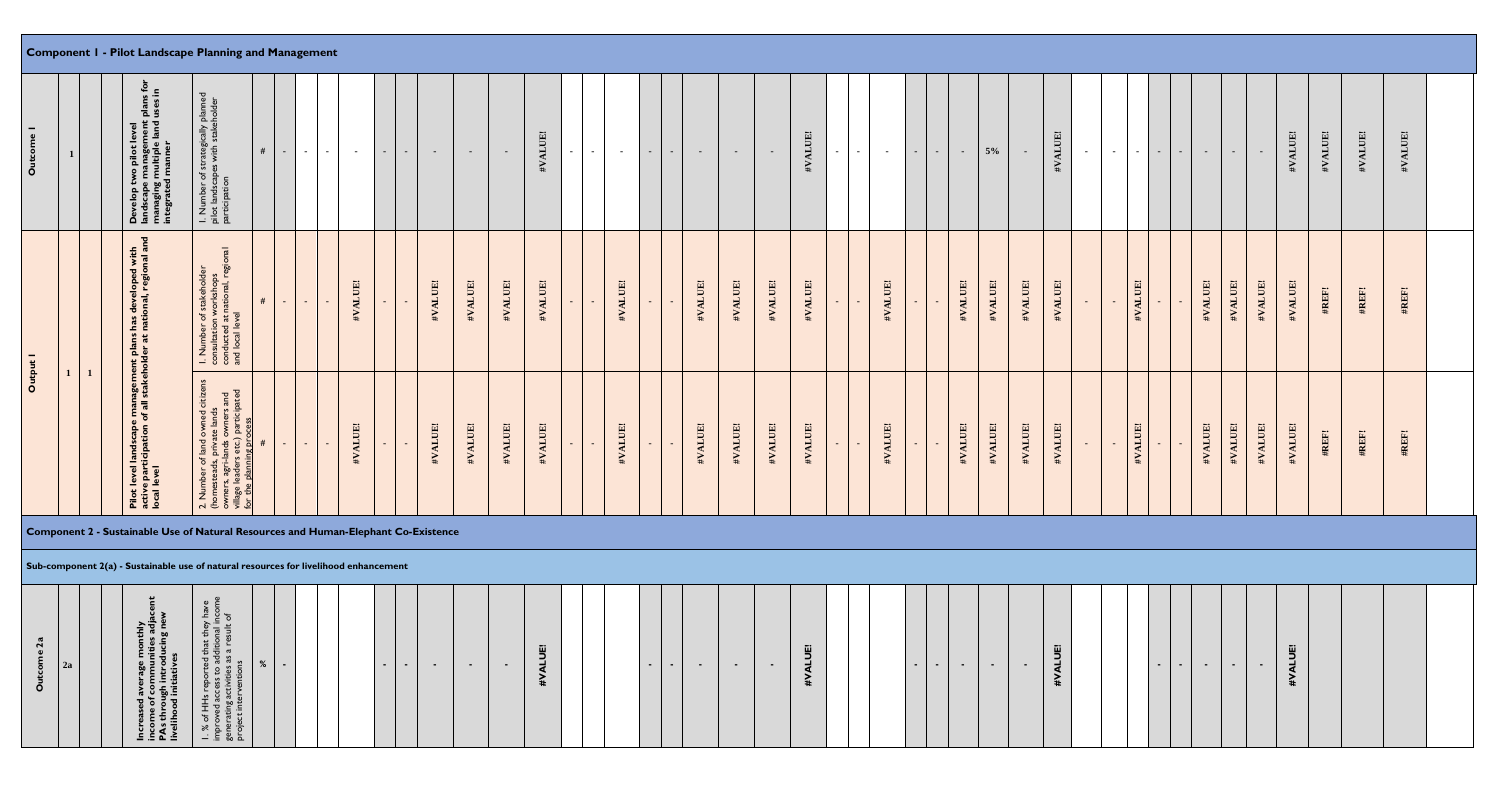|                         |                                                                            |                                                                                                                      | 2. % reduction of<br>community dependancy<br>on natural resources of<br>PAs                                        | $\frac{0}{0}$ | $\sim$     | $\sim 10^{-11}$<br>$\sim$ $-$ | $\sim$ $ \sim$ | $\sim$ 10 $\pm$<br>$\sim$ $-$ | $\sim$ $-$ | $\sim$ $-$ | $\sim$ $-$ | #VALUE! | $\sim$<br>$\sim$ $-$     | $\sim$  | $\sim$           | $\sim$ $-$ | $\sim$  | $\sim$ $-$ | $\sim$  | #VALUE! | $\sim$ | $\sim$ $-$ | $\sim$  | $\sim$ $-$ | $\sim$  | $\sim$  | $\sim$  | #VALUE! | $\sim$ $-$ | $\sim 100$ | $\sim$<br>$\sim$ 10 $\pm$ | $\sim$ | $\sim$           | $\sim$ $-$ | $\sim$  | #VALUE!        | #VALUE!          | #VALUE!        | #VALUE!      |  |
|-------------------------|----------------------------------------------------------------------------|----------------------------------------------------------------------------------------------------------------------|--------------------------------------------------------------------------------------------------------------------|---------------|------------|-------------------------------|----------------|-------------------------------|------------|------------|------------|---------|--------------------------|---------|------------------|------------|---------|------------|---------|---------|--------|------------|---------|------------|---------|---------|---------|---------|------------|------------|---------------------------|--------|------------------|------------|---------|----------------|------------------|----------------|--------------|--|
|                         |                                                                            |                                                                                                                      | ුත<br>I. Number of<br>Community Action<br>Plans (CAPs) prepare                                                     | $\frac{0}{0}$ | $\sim$ $-$ | $\sim 10$<br>$\sim$           | #VALUE!        | $\sim$                        | #VALUE!    | #VALUE!    | #VALUE!    | #VALUE! | $\sim$<br>$\sim$         | #VALUE! |                  | $\sim$     | #VALUE! | #VALUE!    | #VALUE! | #VALUE! | $\sim$ |            | #VALUE! | $\sim$ $-$ | #VALUE! | #VALUE! | #VALUE! | #VALUE! | $\sim$     | #VALUE!    | $\sim$                    |        | #VALUE!          | #VALUE!    | #VALUE! | #VALUE!        | #REF!            | #REF!          | #REF!        |  |
| Output 1                | 2a                                                                         | al livelihoods of communities adjacent PAs are developed<br>g on natural resources (i.e. wildlife and forest) of PAs | 2. Number of technical<br>trainings and partner<br>capacity building programs<br>conducted                         | #             | $\sim$ 1   | $\sim 100$<br>$\sim$          | #VALUE!        | $\sim$                        | #VALUE!    | #VALUE!    | #VALUE!    | #VALUE! | $\sim$<br>$\sim$         | #VALUE! | $\sim$           | $\sim$     | #VALUE! | #VALUE!    | #VALUE! | #VALUE! | $\sim$ |            | #VALUE! | $\sim$ $-$ | #VALUE! | #VALUE! | #VALUE! | #VALUE! |            | #VALUE!    |                           |        | #VALUE!          | #VALUE!    | #VALUE! | #VALUE!        |                  |                |              |  |
|                         |                                                                            | <b>Additiona</b><br>disturbing                                                                                       | 3. Number of marketing chann<br>built-up to access the better<br>market for products                               | #             | $\sim 100$ | $\sim 10$<br>$\sim$           | #VALUE!        | $\sim$                        | #VALUE!    | #VALUE!    | #VALUE!    | #VALUE! | $\blacksquare$<br>$\sim$ | #VALUE! |                  | $\sim$     | #VALUE! | #VALUE!    | #VALUE! | #VALUE! | $\sim$ | $\sim$     | #VALUE! | $\sim$ $-$ | #VALUE! | #VALUE! | #VALUE! | #VALUE! | $\sim$     | #VALUE!    | $\sim$                    |        | #VALUE!          | #VALUE!    | #VALUE! | #VALUE!        | #REF!            | #REF!          | #REF!        |  |
|                         | Sub-component 2(b) - Human-Elephant co-existence for livelihood protection |                                                                                                                      |                                                                                                                    |               |            |                               |                |                               |            |            |            |         |                          |         |                  |            |         |            |         |         |        |            |         |            |         |         |         |         |            |            |                           |        |                  |            |         |                |                  |                |              |  |
| $\mathbf{a}$<br>Outcome | 2 <sub>b</sub>                                                             | Improved the mechanisms to mitigat<br>the impact of elephant destruction to<br>ensure livelihood protection          | I. Number of villages and agricultural plots<br>protected as a result of human-elephant co<br>existence activities | #             | $\sim$     |                               |                | $\sim$                        | $\sim$     | $\sim$     | $\sim$     | $\sim$  |                          |         | $\sim$ 100 $\pm$ | $\sim$ $-$ | $\sim$  | $\sim$ $-$ | $\sim$  | $\sim$  |        |            |         | $\sim$ $-$ | $\sim$  | $\sim$  | $\sim$  | $\sim$  |            |            | $\sim$ $-$                | $\sim$ | $\sim$ 100 $\pm$ | $\sim$     | $\sim$  | $\mathbf{H}$ . | $\sim$ 10 $\sim$ | $\mathbf{H}$ . | $\mathbf{L}$ |  |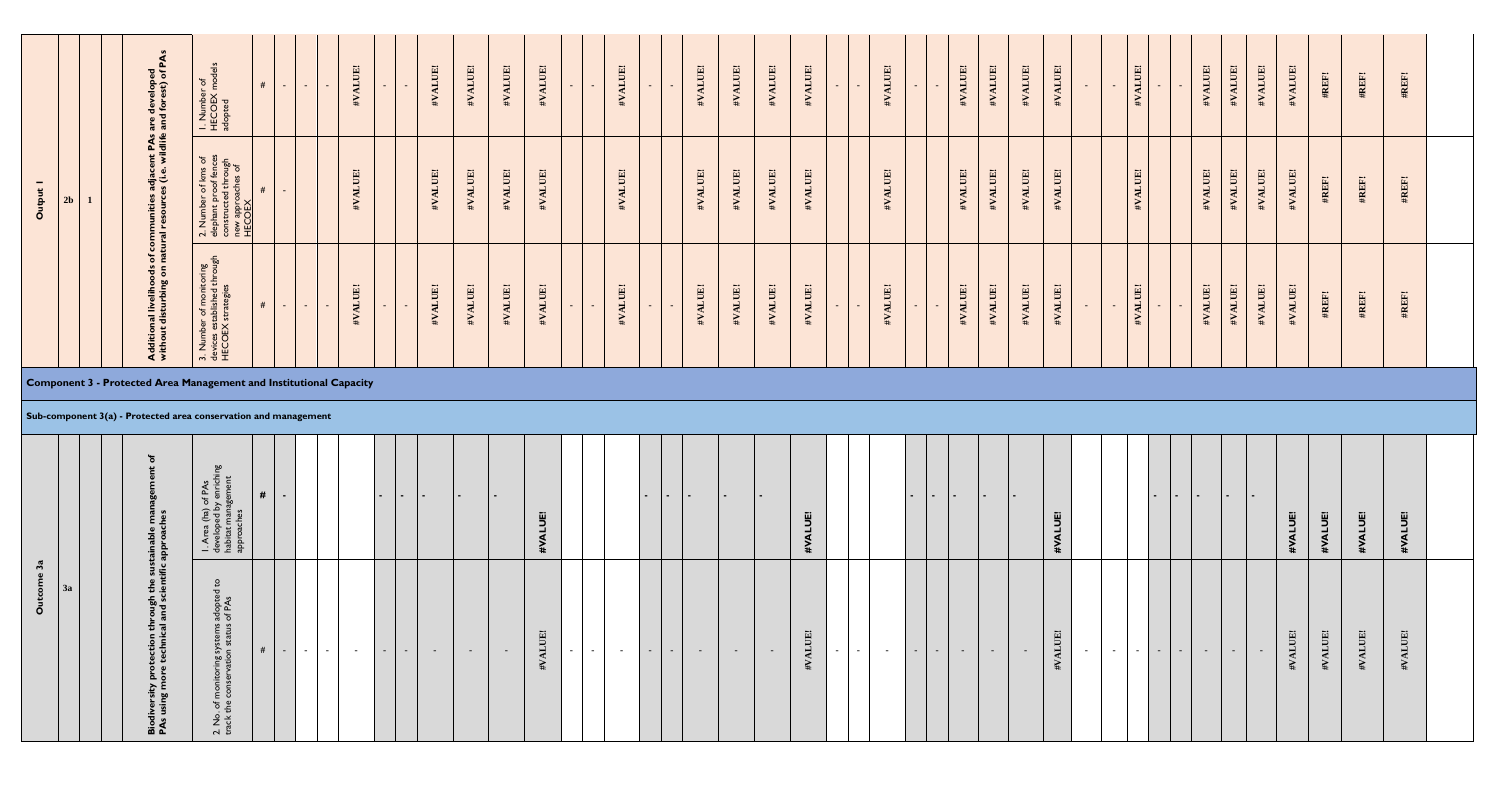| 3 <sub>b</sub><br>Ō                                                                                                                          |                                                              |                                     |                                                                                          | Output 1                                                              |                                                                      |
|----------------------------------------------------------------------------------------------------------------------------------------------|--------------------------------------------------------------|-------------------------------------|------------------------------------------------------------------------------------------|-----------------------------------------------------------------------|----------------------------------------------------------------------|
| 3 <sub>k</sub>                                                                                                                               |                                                              |                                     |                                                                                          | 3a                                                                    |                                                                      |
|                                                                                                                                              |                                                              |                                     |                                                                                          |                                                                       |                                                                      |
| $\mathbf{c}$<br>Enhanced the quality of nature-based<br>through improving the infrastructure<br>facilities and visitor service facilities ir | Sub-component 3(b) - Nature-based tourism in protected areas |                                     | Habitats of the selected PAs are improved for<br>conservation and environmental services | ပ္ပ<br>better                                                         | sity<br>the biodiv<br>$\mathbf{b}$                                   |
| . Increasing % of visitor reve<br>result of project interventio                                                                              |                                                              | 4. No. of water<br>bodies developed | 3. No. of degraded<br>areas (ha) restore                                                 | 2. No. of kms of forest<br>boundaries demarcated<br>and rehabilitated | I. No. of PAs developed<br>with habitat improvement<br>interventions |
| #<br>$\sim$                                                                                                                                  |                                                              | #<br>$\sim$ $-$                     | #                                                                                        | $\sim$ $-$                                                            | #<br><b>Contract</b>                                                 |
|                                                                                                                                              |                                                              | $\sim$ $-$<br>$\sim$                | $\sim 100$                                                                               | $\sim 10^{-1}$<br>$\sim$                                              | $\sim$ 100 $\mu$<br>$\sim$                                           |
|                                                                                                                                              |                                                              | #VALUE!                             | #VALUE!                                                                                  | #VALUE!                                                               | #VALUE!                                                              |
|                                                                                                                                              |                                                              | ÷.                                  | $\sim$                                                                                   | $\sim$                                                                | $\sim$                                                               |
|                                                                                                                                              |                                                              | #VALUE!                             | #VALUE!                                                                                  | #VALUE!                                                               | #VALUE!                                                              |
|                                                                                                                                              |                                                              | #VALUE!                             | #VALUE!                                                                                  | #VALUE!                                                               | #VALUE!                                                              |
|                                                                                                                                              |                                                              | #VALUE!                             | #VALUE!                                                                                  | #VALUE!                                                               | #VALUE!                                                              |
| 面<br><b>HVALU</b>                                                                                                                            |                                                              | #VALUE!                             | #VALUE!                                                                                  | #VALUE!                                                               | #VALUE!                                                              |
|                                                                                                                                              |                                                              |                                     | $\sim$ $-$                                                                               | $\sim$                                                                | $\sim$                                                               |
|                                                                                                                                              |                                                              | $\sim$                              | $\sim$                                                                                   | $\sim$                                                                | $\sim$                                                               |
|                                                                                                                                              |                                                              | #VALUE!                             | #VALUE!                                                                                  | #VALUE!                                                               | #VALUE!                                                              |
| $\sim$<br>$\sim$                                                                                                                             |                                                              | $\sim$                              | $\sim$                                                                                   | $\sim$<br>$\sim$                                                      | $\sim$<br>$\sim$                                                     |
| $\sim$                                                                                                                                       |                                                              | #VALUE!                             | #VALUE!                                                                                  | #VALUE!                                                               | #VALUE!                                                              |
| $\sim$                                                                                                                                       |                                                              | #VALUE!                             | #VALUE!                                                                                  | #VALUE!                                                               | #VALUE!                                                              |
| $\sim$                                                                                                                                       |                                                              | #VALUE!                             | #VALUE!                                                                                  | #VALUE!                                                               | #VALUE!                                                              |
| 面<br>$\exists$<br>#VA                                                                                                                        |                                                              | #VALUE!                             | #VALUE!                                                                                  | #VALUE!                                                               | #VALUE!                                                              |
|                                                                                                                                              |                                                              | $\sim$<br>$\sim$                    | $\sim$<br>$\sim$                                                                         | $\sim$<br>$\sim$                                                      | $\sim$<br>$\sim$                                                     |
|                                                                                                                                              |                                                              | #VALUE!                             | #VALUE!                                                                                  | #VALUE!                                                               | #VALUE!                                                              |
| $\sim$                                                                                                                                       |                                                              | $\sim$                              | $\sim$                                                                                   | $\sim$                                                                | $\sim$                                                               |
| $\sim$                                                                                                                                       |                                                              | #VALUE!                             | #VALUE!                                                                                  | #VALUE!                                                               | #VALUE!                                                              |
| $\sim$                                                                                                                                       |                                                              | #VALUE!                             | #VALUE!                                                                                  | #VALUE!                                                               | #VALUE!                                                              |
|                                                                                                                                              |                                                              | #VALUE!                             | #VALUE!                                                                                  | #VALUE!                                                               | #VALUE!                                                              |
| <b>ISUTAK</b> :<br>牡                                                                                                                         |                                                              | #VALUE!                             | #VALUE!                                                                                  | #VALUE!                                                               | #VALUE!                                                              |
|                                                                                                                                              |                                                              | $\sim$                              | $\sim$ $\sim$                                                                            |                                                                       | $\sim$ $\sim$                                                        |
|                                                                                                                                              |                                                              | #VALUE!                             | IHITVA#<br>$\sim$                                                                        | $\mathbf{i}\mathbf{A}\mathbf{L}\mathbf{L}\mathbf{L}\mathbf{R}$        | #VALUE!                                                              |
| $\sim$                                                                                                                                       |                                                              |                                     |                                                                                          |                                                                       |                                                                      |
| $\sim$                                                                                                                                       |                                                              | #VALUE!                             | #VALUE!                                                                                  | #VALUE!                                                               | #VALUE!                                                              |
| $\sim$                                                                                                                                       |                                                              | #VALUE!                             | #VALUE!                                                                                  | #VALUE!                                                               | #VALUE!                                                              |
| $\sim$                                                                                                                                       |                                                              | #VALUE!                             | #VALUE!                                                                                  | #VALUE!                                                               | #VALUE!                                                              |
| #VALUE!                                                                                                                                      |                                                              | #VALUE!                             | #VALUE!                                                                                  | #VALUE!                                                               | #VALUE!                                                              |
| #VALUE!                                                                                                                                      |                                                              | #REF!                               | #REF!                                                                                    | #REF!                                                                 | #REF!                                                                |
| #VALUE!                                                                                                                                      |                                                              | #REF!                               | #REF!                                                                                    | #REF!                                                                 | #REF!                                                                |
| #VALUE!                                                                                                                                      |                                                              | #REF!                               | #REF!                                                                                    | #REF!                                                                 | #REF!                                                                |
|                                                                                                                                              |                                                              |                                     |                                                                                          |                                                                       |                                                                      |

| 3b<br>Outcome | 3 <sub>b</sub> | tourisn<br>PAs<br>Enhanced the quality of nature-based t<br>through improving the infrastructure<br>facilities and visitor service facilities in | SP<br>I. Increasing % of visitor revenue of selected PAs<br>a result of project interventions | $\#$ | ж. |  | $\sim$ | $\blacksquare$ | $\blacksquare$ | $\sim$ | $\overline{\phantom{a}}$ | $\ddot{E}$<br>#VAL |  | $\sim$ | ж. | $\blacksquare$ | $\blacksquare$ | $\overline{\phantom{a}}$ | $\ddot{B}$<br>₹<br>₹ |  |
|---------------|----------------|--------------------------------------------------------------------------------------------------------------------------------------------------|-----------------------------------------------------------------------------------------------|------|----|--|--------|----------------|----------------|--------|--------------------------|--------------------|--|--------|----|----------------|----------------|--------------------------|----------------------|--|
|               |                |                                                                                                                                                  |                                                                                               |      |    |  |        |                |                |        |                          |                    |  |        |    |                |                |                          |                      |  |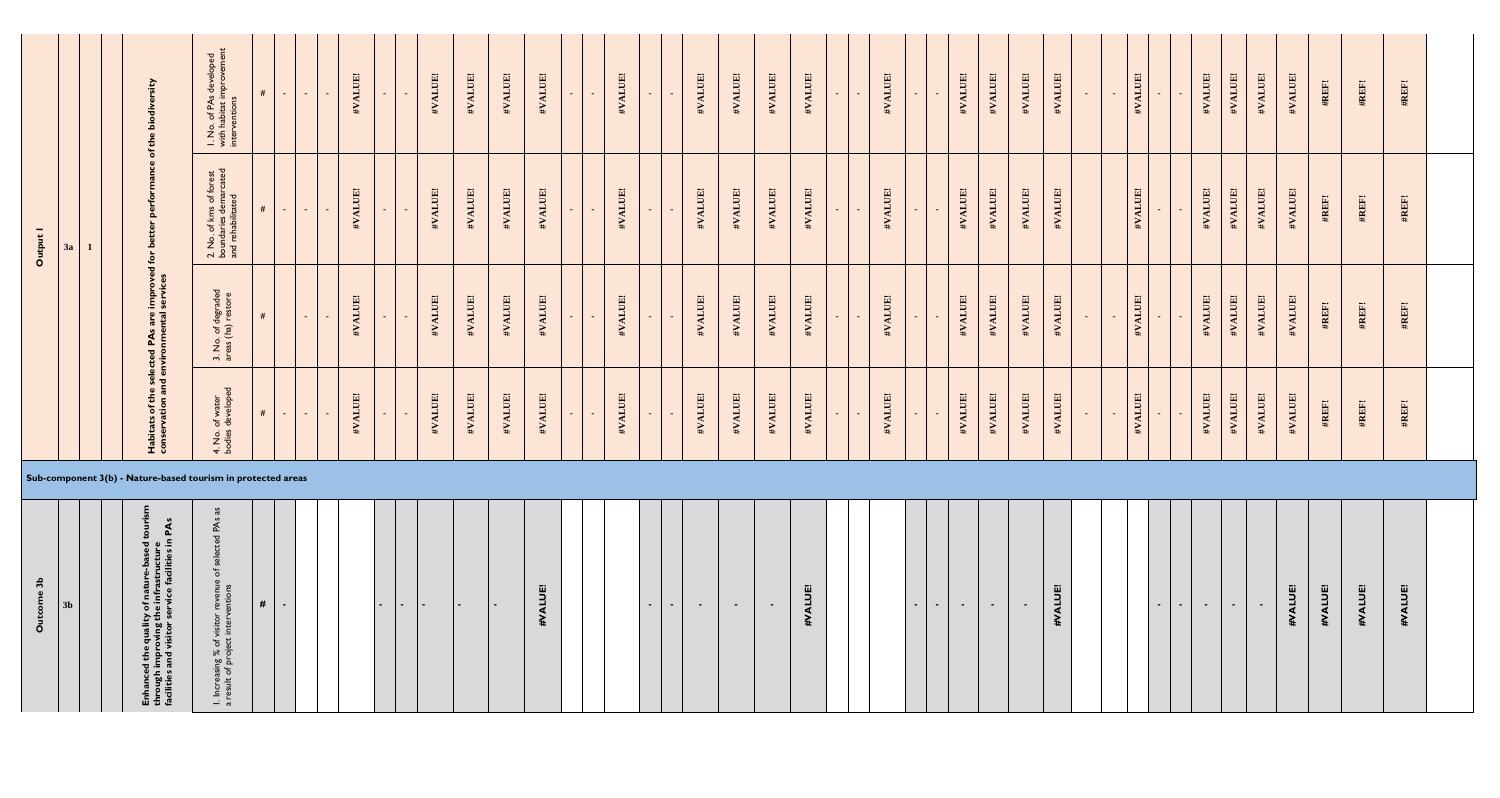| Output    |    |                       | Nature-based tourism related infrastructur<br>and visitor services improved to satisfy the<br>maximum number of visitors    | ξñ<br>I. No. of PA level<br>nature-based tourisr<br>plans adopted<br>5.5<br>2. Number of visitors c<br>nature-based tourism in<br>selected PAs | #<br>#        | $\sim$ $ \sim$<br>$\sim$<br>$\sim$ $-$ | <b>Section</b><br>$\sim$ | #VALUE!<br>#VALUE! | $\sim$<br>$\sim$ 10 $\pm$ |        | #VALUE!<br>#VALUE! | #VALUE!<br>#VALUE! | #VALUE!<br>#VALUE! | #VALUE!<br>#VALUE! | #VALUE!<br>$\sim$<br>#VALUE!<br>$\sim$ | $\sim$<br>$\sim$<br>$\sim$<br>$\sim$ | #VALUE!<br>#VALUE! | #VALUE!<br>#VALUE! | #VALUE!<br>#VALUE! | #VALUE!<br>#VALUE! | $\sim$<br>۰.<br>$\sim$ $-$<br>. – | #VALUE!<br>#VALUE! | $\sim$<br>$\sim$ $-$ | #VALUE!<br>#VALUE!                | #VALUE!<br>#VALUE! | #VALUE!<br>#VALUE! | #VALUE!<br>#VALUE! | $\sim$ $-$ |                 | #VALUE!<br>#VALUE! | $\sim$<br>$\sim$              | #VALUE!<br>#VALUE! | #VALUE!<br>#VALUE! | #VALUE!<br>#VALUE! | #VALUE!<br>#VALUE! | #REF!<br>#REF! | #REF!<br>#REF! | #REF!<br>#REF! |  |
|-----------|----|-----------------------|-----------------------------------------------------------------------------------------------------------------------------|------------------------------------------------------------------------------------------------------------------------------------------------|---------------|----------------------------------------|--------------------------|--------------------|---------------------------|--------|--------------------|--------------------|--------------------|--------------------|----------------------------------------|--------------------------------------|--------------------|--------------------|--------------------|--------------------|-----------------------------------|--------------------|----------------------|-----------------------------------|--------------------|--------------------|--------------------|------------|-----------------|--------------------|-------------------------------|--------------------|--------------------|--------------------|--------------------|----------------|----------------|----------------|--|
|           |    |                       | Sub-component $3(c)$ - Institutional capacity and investment capability of DWC and FD                                       |                                                                                                                                                |               |                                        |                          |                    |                           |        |                    |                    |                    |                    |                                        |                                      |                    |                    |                    |                    |                                   |                    |                      |                                   |                    |                    |                    |            |                 |                    |                               |                    |                    |                    |                    |                |                |                |  |
| ome 3c    | 3c |                       | Strengthen the institutional<br>capacity for decentralized dex<br>making and to improve effect<br>ecosystem management prog | ිය<br>$\overline{P}$                                                                                                                           | #             | $\sim$                                 |                          |                    | $\sim$ 100 $\pm$          | $\sim$ |                    | $\sim$             |                    | #VALUE!            |                                        | $\sim$ $-$<br>$\sim$                 | $\sim$             | $\sim$             | $\sim$ $-$         | #VALUE!            |                                   |                    | $\sim$               | $\sim$ $-$<br>$\sim$ $-$          | $\sim$             | $\sim$ $-$         | #VALUE!            |            |                 |                    | $\sim$ 10 $\pm$<br>$\sim$ $-$ | $\sim$ $-$         | $\sim$ 100 $\mu$   | $\sim$             | #VALUE!            | #VALUE!        | #VALUE!        | #VALUE!        |  |
| Output 1  | 3c |                       | $rac{1}{2}$<br>Developed technical<br>capacity needs required fo<br>project implementation a<br>its sustainability          | I. No. of procuremen<br>completed as planned                                                                                                   | #             | $\sim$ $-$                             |                          | #VALUE!            | $\sim$                    |        | #VALUE!            | #VALUE!            | #VALUE!            | #VALUE!            | #VALUE!<br>$\sim$                      | $\sim$                               | #VALUE!            | #VALUE!            | #VALUE!            | #VALUE!            | $\sim$                            | #VALUE!            | $\sim$               | #VALUE!                           | #VALUE!            | #VALUE!            | #VALUE!            | $\sim$     |                 | #VALUE!            | $\sim$                        | #VALUE!            | #VALUE!            | #VALUE!            | #VALUE!            | #REF!          | #REF!          | #REF!          |  |
|           |    | 4. Project Management |                                                                                                                             |                                                                                                                                                |               |                                        |                          |                    |                           |        |                    |                    |                    |                    |                                        |                                      |                    |                    |                    |                    |                                   |                    |                      |                                   |                    |                    |                    |            |                 |                    |                               |                    |                    |                    |                    |                |                |                |  |
| Outcome 4 |    |                       | <b>Quality of project</b><br>ensured                                                                                        | % of project indicators<br>within (+) or (-) $10\%$<br>variation                                                                               | $\frac{0}{0}$ | $\mathbf{0}$<br><b>Contract</b>        | <b>Contract</b>          | $\sim$ $-$         | <b>Contract</b>           |        | $\sim$ $ \sim$     | XX                 | $\sim$             | #VALUE!            | $\sim$ $ \sim$<br><b>Section</b>       | <b>Section</b><br><b>Section</b>     | - 1                | XX                 | <b>Contract</b>    | #VALUE!            | $\sim 10$<br><b>Contract</b>      | <b>Contract</b>    | $\sim$ $-$           | $\sim$ $ \sim$<br><b>Contract</b> | XX                 | - 50               | #VALUE!            | $\sim$ $-$ | <b>Contract</b> | $\sim 100$         | $\sim 100$                    | $\sim$ $ \sim$     | XX                 | <b>Card</b>        | #VALUE!            | #VALUE!        | #VALUE!        | #VALUE!        |  |